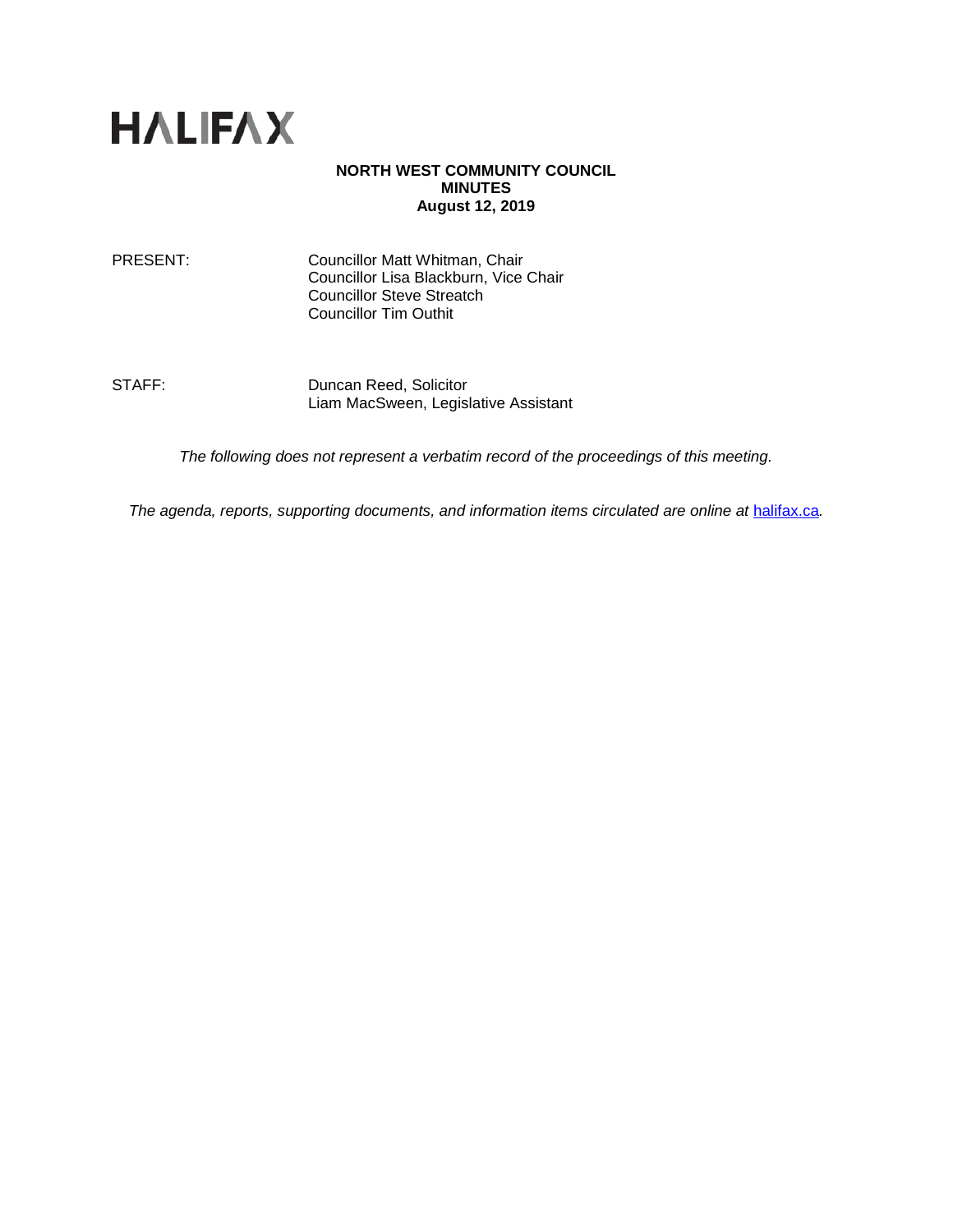*The meeting was called to order at 7:00 p.m. and adjourned at 7:21 p.m.*

# **1. CALL TO ORDER**

Councillor Whitman, Chair called the meeting to order at 7:00 p.m. in the Youth/Senior Room of the Bedford Hammonds Plains Community Centre, 202 Innovation Drive, Bedford.

# **2. APPROVAL OF MINUTES – June 10 and July 16, 2019 (Special Meeting)**

MOVED by Councillor Blackburn, seconded by Councillor Outhit

**THAT the minutes of June 10 and July 16, 2019 (Special Meeting) be approved as circulated.** 

### **MOTION PUT AND PASED.**

## **3. APPROVAL OF THE ORDER OF BUSINESS AND APPROVAL OF ADDITIONS AND DELETIONS**

Additions: None

MOVED by Councillor Outhit, seconded by Councillor Blackburn

### **THAT the agenda be approved as circulated.**

### **MOTION PUT AND PASSED.**

- **4. BUSINESS ARISING OUT OF THE MINUTES – NONE**
- **5. CALL FOR DECLARATION OF CONFLICT OF INTERESTS – NONE**
- **6. MOTIONS OF RECONSIDERATION – NONE**
- **7. MOTIONS OF RESCISSION – NONE**
- **8. CONSIDERATION OF DEFERRED BUSINESS – NONE**
- **9. NOTICES OF TABLED MATTERS – NONE**
- **10. HEARINGS**

#### **10.1 PUBLIC HEARINGS**

#### **10.1.1 Case 22113: Application for a development agreement at 103 Dartmouth Road, Bedford**

The following was before Community Council:

- A staff recommendation report dated May 6, 2019
- A memorandum from the North West Planning Advisory Committee dated
- A staff presentation dated

Cameron Robertson, Planner II provided a presentation on Case 22113.

In response to questions from members of North West Community Council, Robertson clarified that proposed development is not restricted to family members, it can be rented in the residential or short-term rental market.

Councillor Whitman opened the public hearing and invited the applicant to address North West Community Council.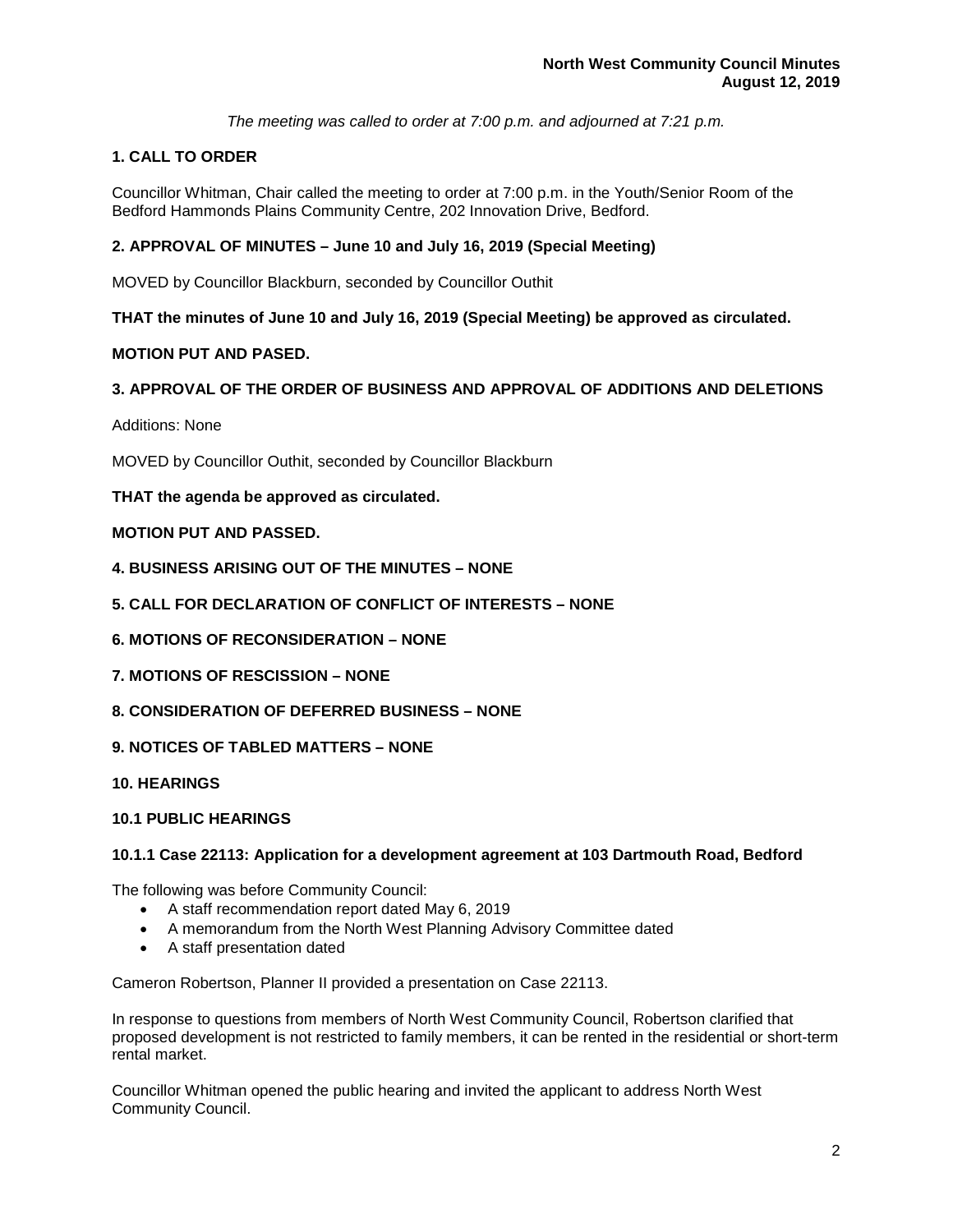The applicant declined to speak but noted availability to respond to questions if required.

Councillor Whitman called three times for members of the public to address North West Community Council. There were no speakers present.

MOVED by Councillor Streatch, seconded by Councillor Outhit

### **THAT the public hearing closed.**

### **MOTION PUT AND PASSED.**

MOVED by Councillor Outhit, seconded by Councillor Blackburn

#### **THAT North West Community Council:**

**1. Approve the proposed development agreement, which shall be substantially of the same form as set out in Attachment A of the staff report dated May 6, 2019.**

**2. Require the agreement be signed by the property owner within 120 days, or any extension thereof granted by Council on request of the property owner, from the date of final approval by Council and any other bodies as necessary, including applicable appeal periods, whichever is later; otherwise this approval will be void and obligations arising hereunder shall be at an end.**

### **MOTION PUT AND PASSED.**

#### **10.2 VARIANCE APPEAL HEARINGS – NONE**

#### **11. CORRESPONDENCE, PETITIONS & DELEGATIONS – NONE**

- **12. INFORMATION ITEMS BROUGHT FORWARD – NONE**
- **13. REPORTS – NONE**
- **14. MOTIONS – NONE**
- **15. IN CAMERA (IN PRIVATE) – NONE**
- **16. ADDED ITEMS – NONE**
- **17. NOTICES OF MOTION – NONE**

#### **18. PUBLIC PARTICIPATION**

**Walter Regan**, of the Sackville Rivers Association provided commentary on recent improvements to Union Street, Bedford. Regan advised that Council should consider including Sandy Lake within the Green Network Plan and encouraged Councillors to vote against staff recommendation on the Sackville Express Active Transportation Trail.

**Trista Dorey**, of Sackville noted candidacy in the upcoming Municipal By-election for Lower Sackville and provided commentary regarding municipal issues within District 15.

### **19. DATE OF NEXT MEETING – September 9, 2019**

### **20. ADJOURNMENT**

The meeting was adjourned at 7:21 p.m.